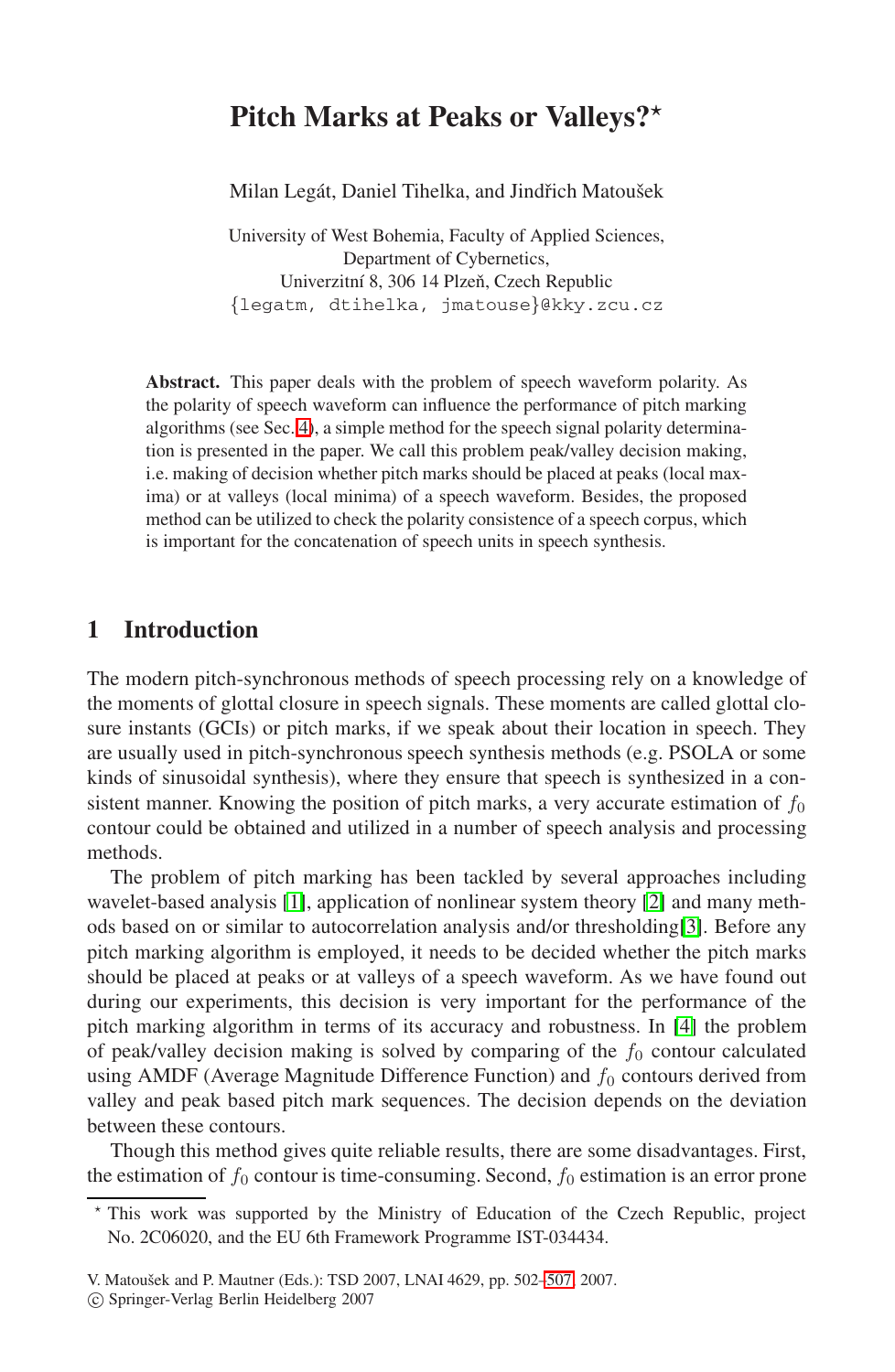task and the errors in the contour, even if it is filtered, can affect the peak/valley decision. In this paper, we propose a simple method based on the confrontation of peaks and valleys of a speech waveform.

This paper is organized as follows. Section [2](#page-1-0) serves to describe the proposed method. In Section [3,](#page-3-1) we briefly discuss the effects of the speech signal polarity on the synthetic speech. In Section [4,](#page-3-0) we describe our experiments to demonstrate the performance of the proposed method. Section [5](#page-5-5) gives the conclusions of this paper.

# <span id="page-1-0"></span>**2 The Proposed Method**

#### **2.1 Motivation**

During the development of our pitch marking algorithm [\[5\]](#page-5-6) we observed large variation in its performance. We have found out that this was due to the polarity mismatch present in our speech corpus [\[6\]](#page-5-7). This mismatch is illustrated in Fig. [1,](#page-1-1) where two segments of two different sentences are shown.



<span id="page-1-1"></span>**Fig. 1.** Polarity mismatch. In the upper part there is a segment of the Sentence1 (negative polarity), while in the lower part there is a segment cut from the Sentence2 (positive polarity).

This observation led to the idea of development of peak/valley decision making method.

#### **2.2 Description**

Before we employ an automatic algorithm, the typical  $f_0$  of the given speaker needs to be estimated. As the single speaker is recorded during corpus generation, this task can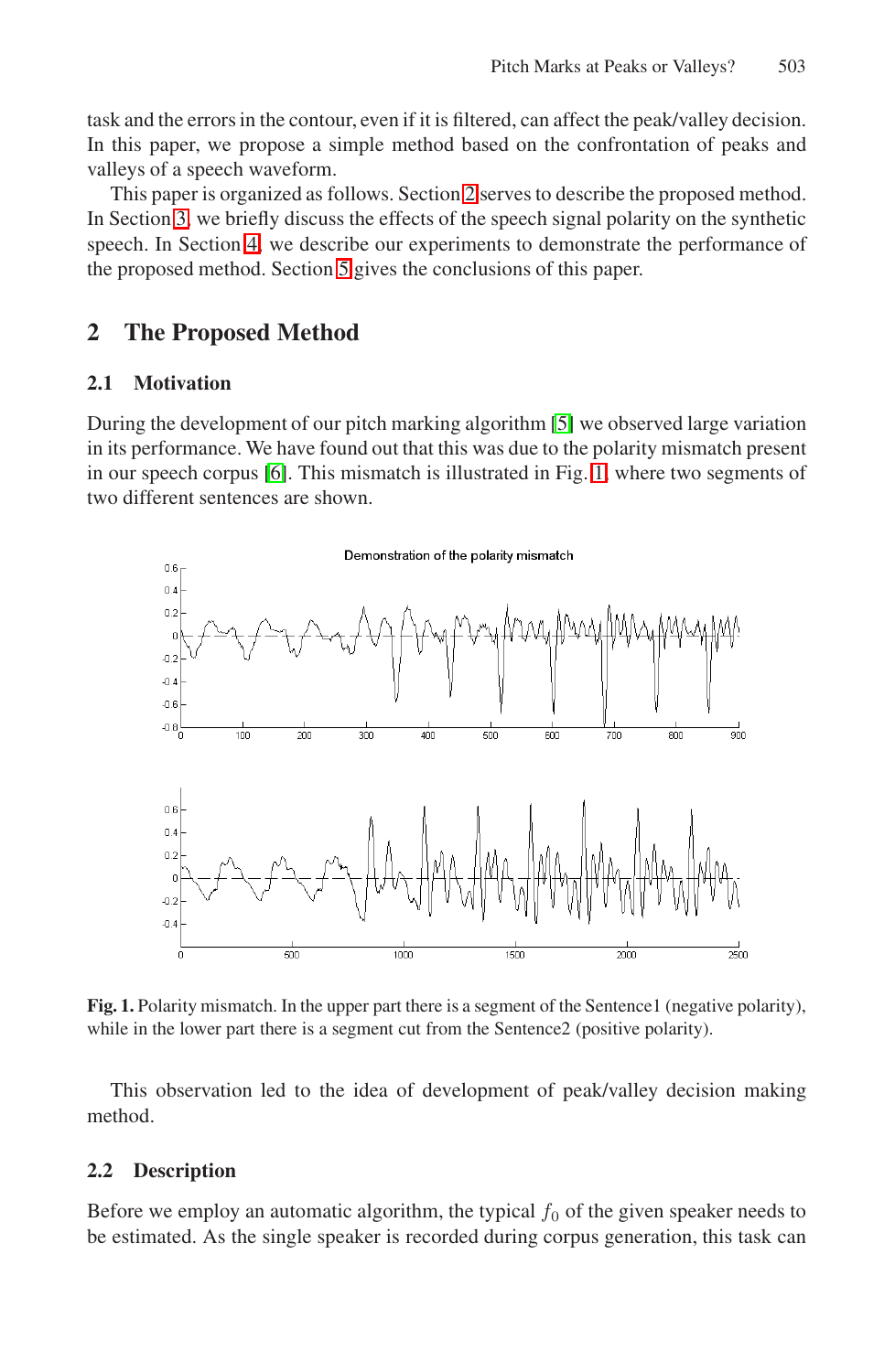be very simply accomplished manually. Once we obtain the typical  $f_0$  of the speaker, we can use this information as an input of the automatic peak/valley decision making method.

The proposed method can be summarized as follows. First, the speech waveform should be pre-processed. The aim of pre-processing is to reduce higher frequencies present in unvoiced segments and an extraneous noise. We accomplish this task by lowpass filtering by 23-rd order FIR filter with the cutoff frequency 900 Hz. The parameters of the filter were set ad hoc. This filter removes high frequencies and saves the valleys and peaks in voiced segments (See Fig. [2\)](#page-2-0). The next step of pre-processing is the signal scaling. The aim of the scaling is to obtain a signal with zero mean value. This is necessary for later stages of the algorithm.



<span id="page-2-0"></span>**Fig. 2.** Raw and filtered speech waveform. The dotted lines serve to illustrate how the noise can influence the peak/valley decision.

Having the pre-processed speech waveform, the next step of the proposed method is to confront the peaks and valleys. In this confrontation we use both the pre-processed speech waveform (*speech*) and its absolute value (*abs speech*):

$$
abs\_speedh = | speech|.
$$
 (1)

The method can be summarized as follows:

- 1. Reset the counters *peak count* and *valley count*.
- 2. Find global maximum of the *abs* speech. Denote its time coordinate as  $t_m$ .
- 3. If the position of this maximum corresponds with the position of the peak in *speech*, increment the counter *peak count*, otherwise *valley count* is incremented.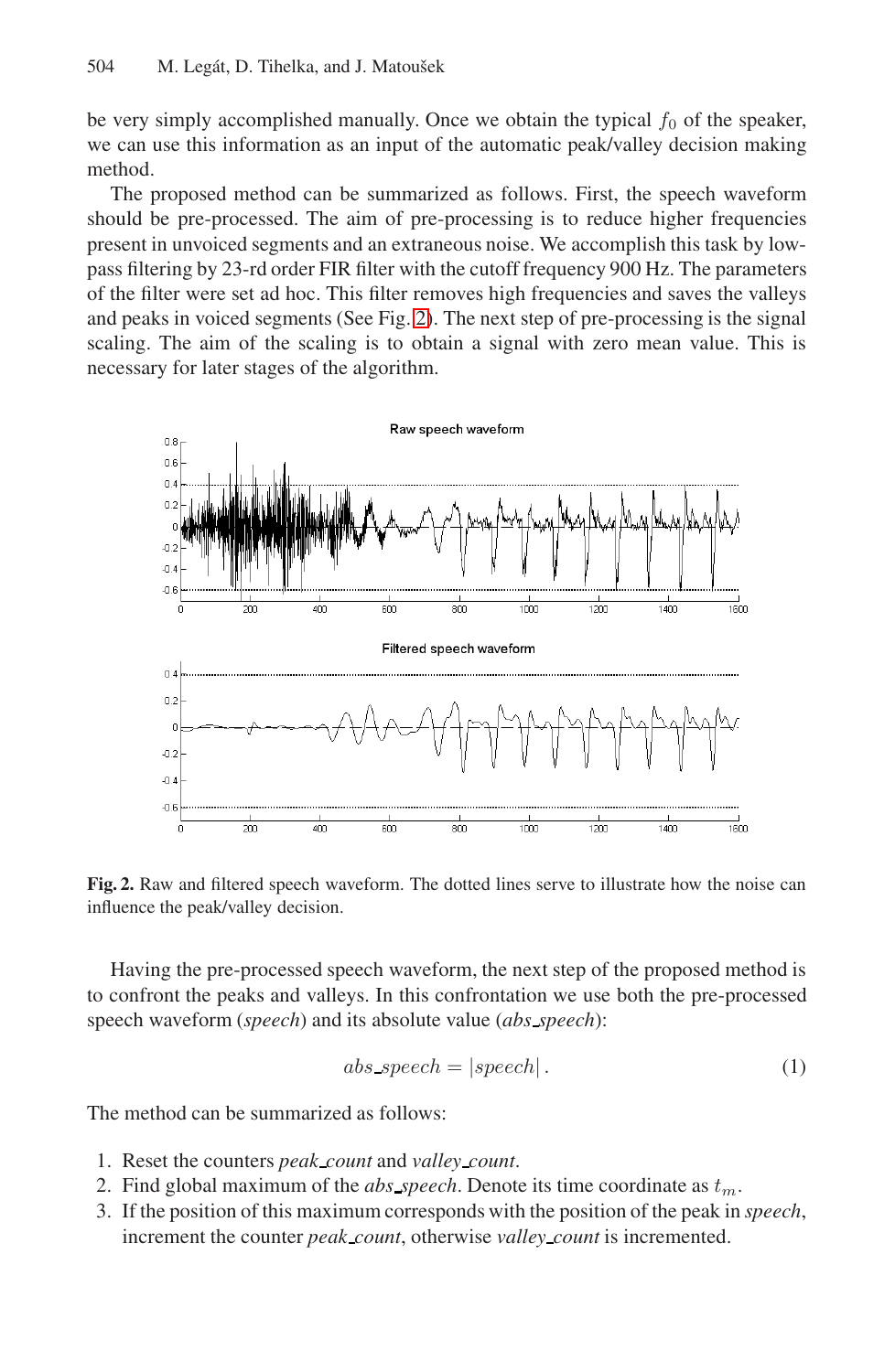4. Set the value of *abs speech* to zero in the range:

$$
[t_m - 2/3 * f_0, t_m + 2/3 * f_0],
$$
\n(2)

where  $f_0$  is the estimate of speaker's typical value of the fundamental frequency. The length of this range was set experimentally.

5. Repeat steps 2, 3 and 4 until the *rms* value of the *abs speech* is lower than thresh∗ rms speech, where *rms speech* is the *rms* value of the signal *speech*. The range of the constant thresh is  $[0.2, 0.7]$ , the higher this value is the faster the peak/valley decision is made.

In fact, the above mentioned algorithm confronts the peaks and valleys in terms of their amplitudes. For the final peak/valley decision, we also calculate the overall energy above *e above* and below zero *e below* of the signal*speech*. The values of these energies are used as auxiliary predictors. If the value of the counter *peak count* is higher than *valley count* and *e above* is higher than *e below*, peaks are decided to be convenient for pitch marks placement and vice versa. If the values of counters are not in accordance with the values of energies, the decision is made solely on the basis of the values of the counters, but in this case it is marked as uncertain.

## <span id="page-3-1"></span>**3 Discussion**

In this section, we would like to address the issue of signal polarity unification during corpus recording. We have recently recorded a new speech corpus [\[6\]](#page-5-7). Although we placed emphasis on keeping recording conditions equal through all the recording sessions, we found several recording sessions to have speech signal with inverted polarity (See Fig.  $1$ ) – we are still examining the causes of this, but it may be related to the assembling/dissembling of the recording devices due to sharing the recording room with other projects.

The need to unify the polarity of the speech signal of all recorded phrases is obvious. As the pitch marks are placed only either at minima or maxima, phase mismatches will occur when speech units taken from signals with inverted polarity are concatenated, no matter how precisely pitch marks are detected; this is illustrated in Fig. [3.](#page-4-0) Synthetic speech will then contain audible "glitches" at such concatenation points [\[7\]](#page-5-8), which we also confirmed in [\[8\]](#page-5-9).

## <span id="page-3-0"></span>**4 Experiments and Results**

Rather than the experiments, in the first part of this section the results of the practical utilization of the proposed method are shown. The method was employed to check and unify the polarity of the newly recorded speech corpus [\[6\]](#page-5-7). The results were more than satisfactory - 98.14% of correct decisions, 1.36% of correct but uncertain decisions and only 0.5% of errors. It means that in 99.5% of cases the automatic method makes the same polarity decision as human would make. For all erroneous decisions the values of counters *peak count* and *valley count* were almost equal, so that these errors can be very simply detected or corrected by the setting of a threshold.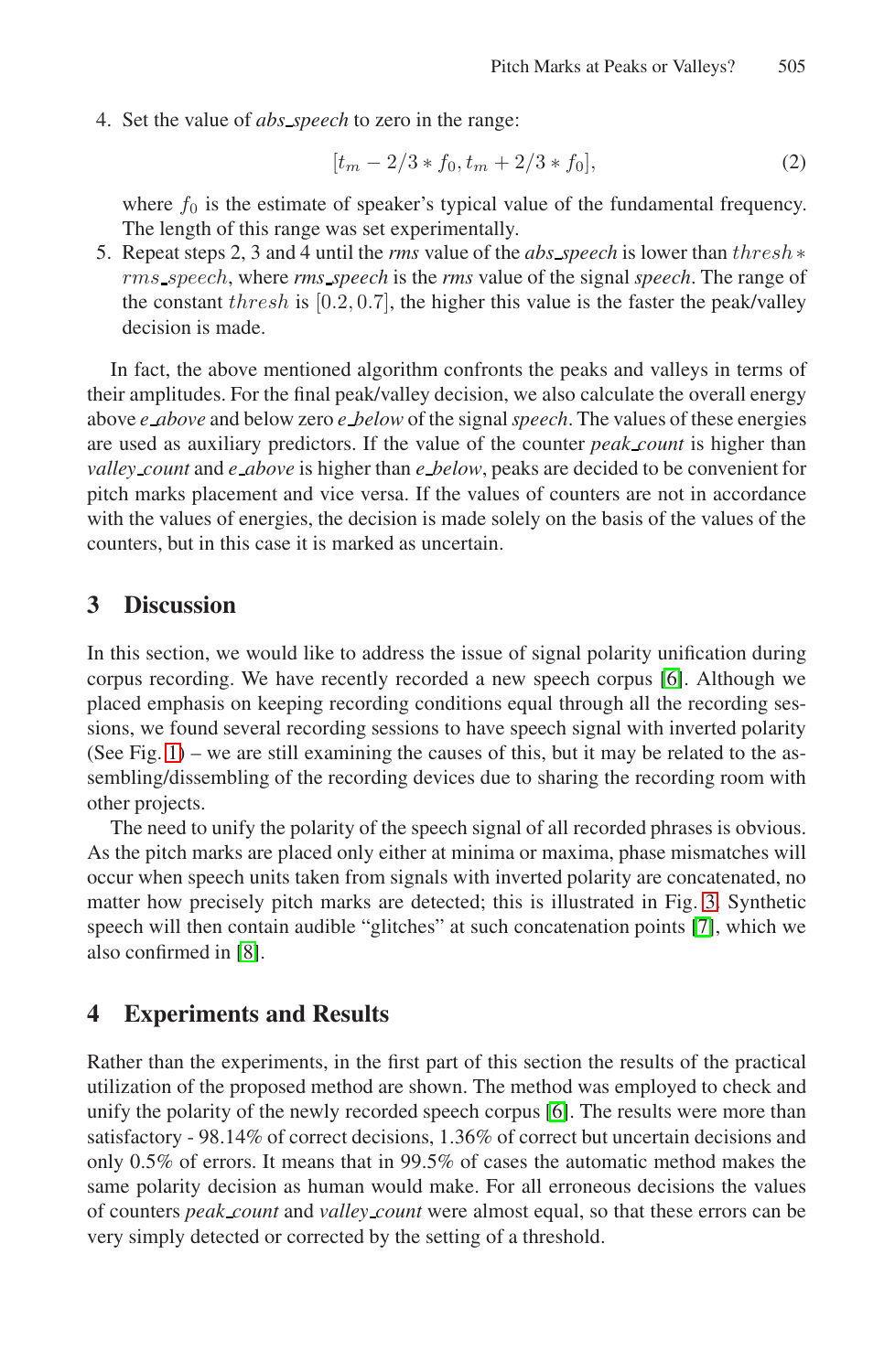

<span id="page-4-0"></span>**Fig. 3.** Phase mismatch when units with different speech polarity are concatenated. Pitch-marks are placed at the negative amplitudes (valleys) of speech signal.

Besides, we have designed an experiment to find out how the peak/valley decision influences the performance of a pitch marking algorithm. For this purpose we have used the pitch marking method described in [\[5\]](#page-5-6). We have tested the performance of this algorithm depending on the type of pitch mark positions – either peaks(local maxima) or valleys (local minima) of the speech waveform. The experiment was conducted in three languages – Czech (CZ-M male and CZ-F female), Slovak (SK-F) and German (GE-M). In 8 sentences (i.e. about 7.000 pitch marks) the pitch marks were placed manually to test the performance of the automatic pitch marking method. Two reference pitch mark sets were used for testing – peak-based pitch marks and valley-based pitch marks. The summary of the results can be seen in Tab. [1.](#page-4-1) The average loss of accuracy if the pitch marks were placed into incorrect positions (i.e. placing to peaks if the polarity is negative and vice versa) was 8.6%.

<span id="page-4-1"></span>**Table 1.** Summary of experiment results. The values in the table are accuracies of automatic pitch marking in percents. "Peak" means peak-based pitch marks, "Valley" means valley-based pitch marks. The polarity of tested sentences was negative.

|                  | <b>Peak Valley</b> |
|------------------|--------------------|
| CZ-M 88.18 98.10 |                    |
|                  | CZ-F 87.20 97.74   |
|                  | SK-F 88.21 97.19   |
| DE-M 86.04 91.01 |                    |